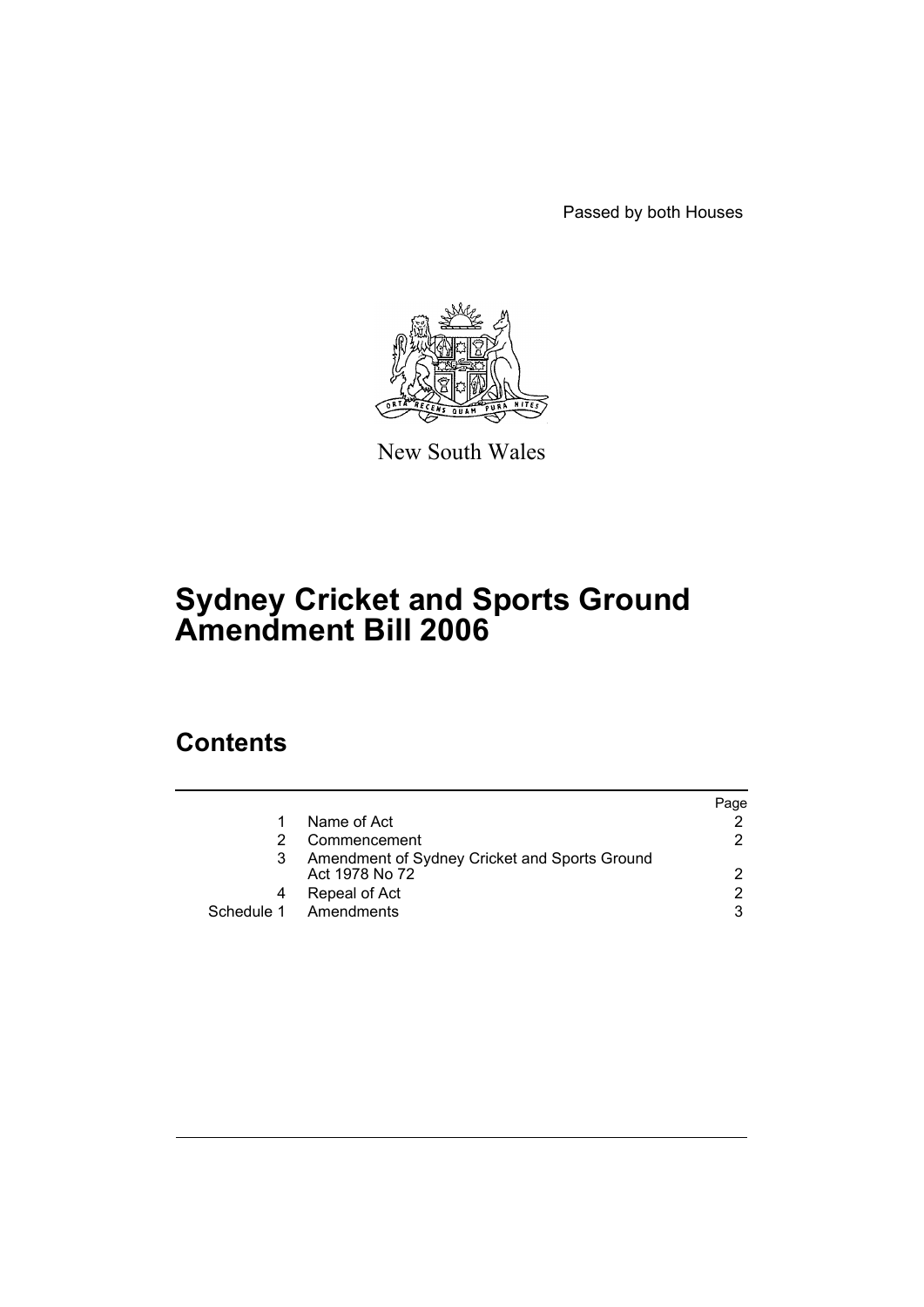*I certify that this PUBLIC BILL, which originated in the LEGISLATIVE ASSEMBLY, has finally passed the LEGISLATIVE COUNCIL and the LEGISLATIVE ASSEMBLY of NEW SOUTH WALES.*

> *Clerk of the Legislative Assembly. Legislative Assembly, Sydney, , 2006*



New South Wales

# **Sydney Cricket and Sports Ground Amendment Bill 2006**

Act No , 2006

An Act to amend the *Sydney Cricket and Sports Ground Act 1978* in relation to the purposes for which the scheduled lands under the Act may be used; and for other purposes.

*I have examined this Bill, and find it to correspond in all respects with the Bill as finally passed by both Houses.*

*Chairman of Committees of the Legislative Assembly.*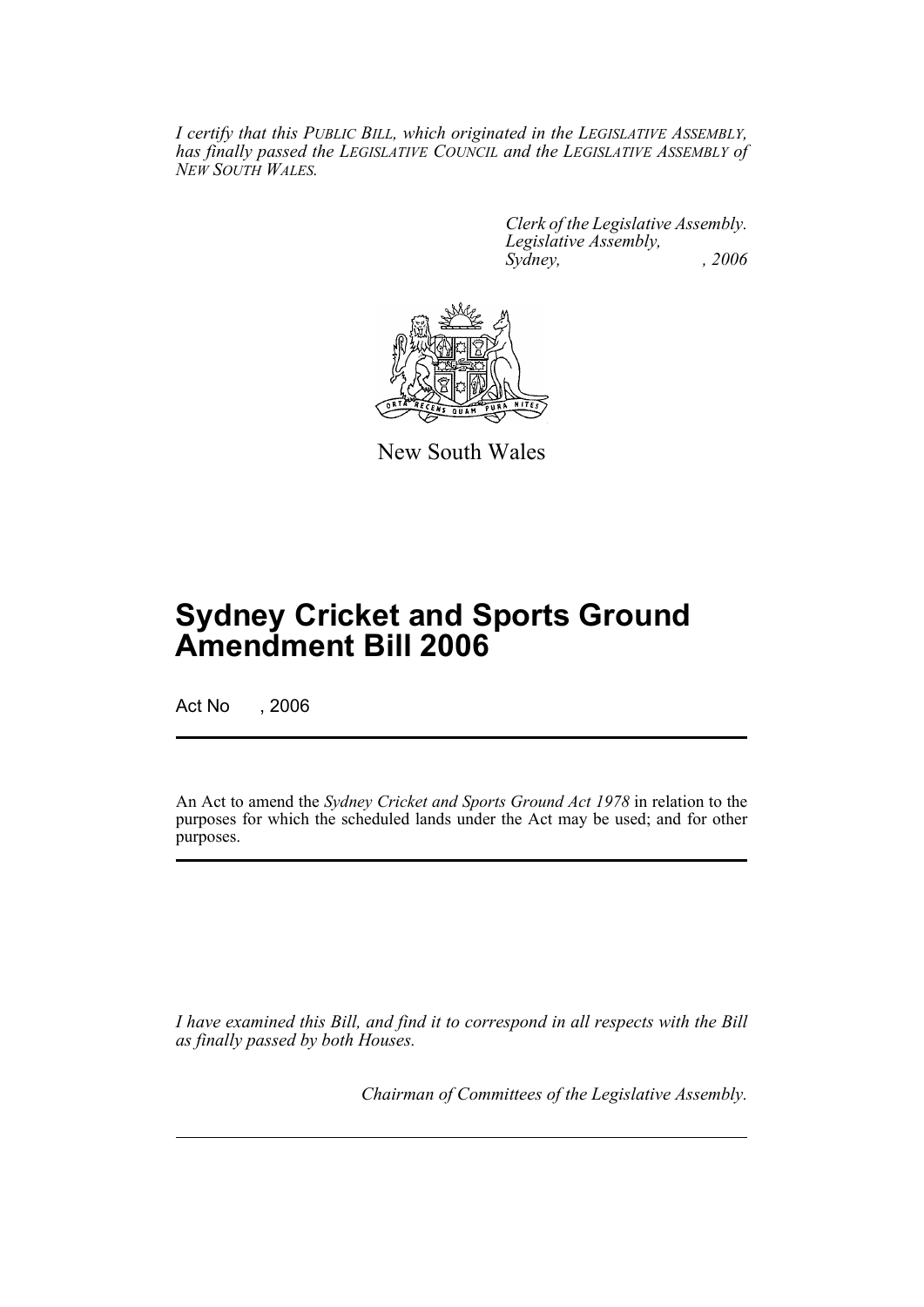## **The Legislature of New South Wales enacts:**

## **1 Name of Act**

This Act is the *Sydney Cricket and Sports Ground Amendment Act 2006*.

## **2 Commencement**

This Act commences on the date of assent to this Act.

## **3 Amendment of Sydney Cricket and Sports Ground Act 1978 No 72**

The *Sydney Cricket and Sports Ground Act 1978* is amended as set out in Schedule 1.

# **4 Repeal of Act**

- (1) This Act is repealed on the day following the day on which this Act commences.
- (2) The repeal of this Act does not, because of the operation of section 30 of the *Interpretation Act 1987*, affect any amendment made by this Act.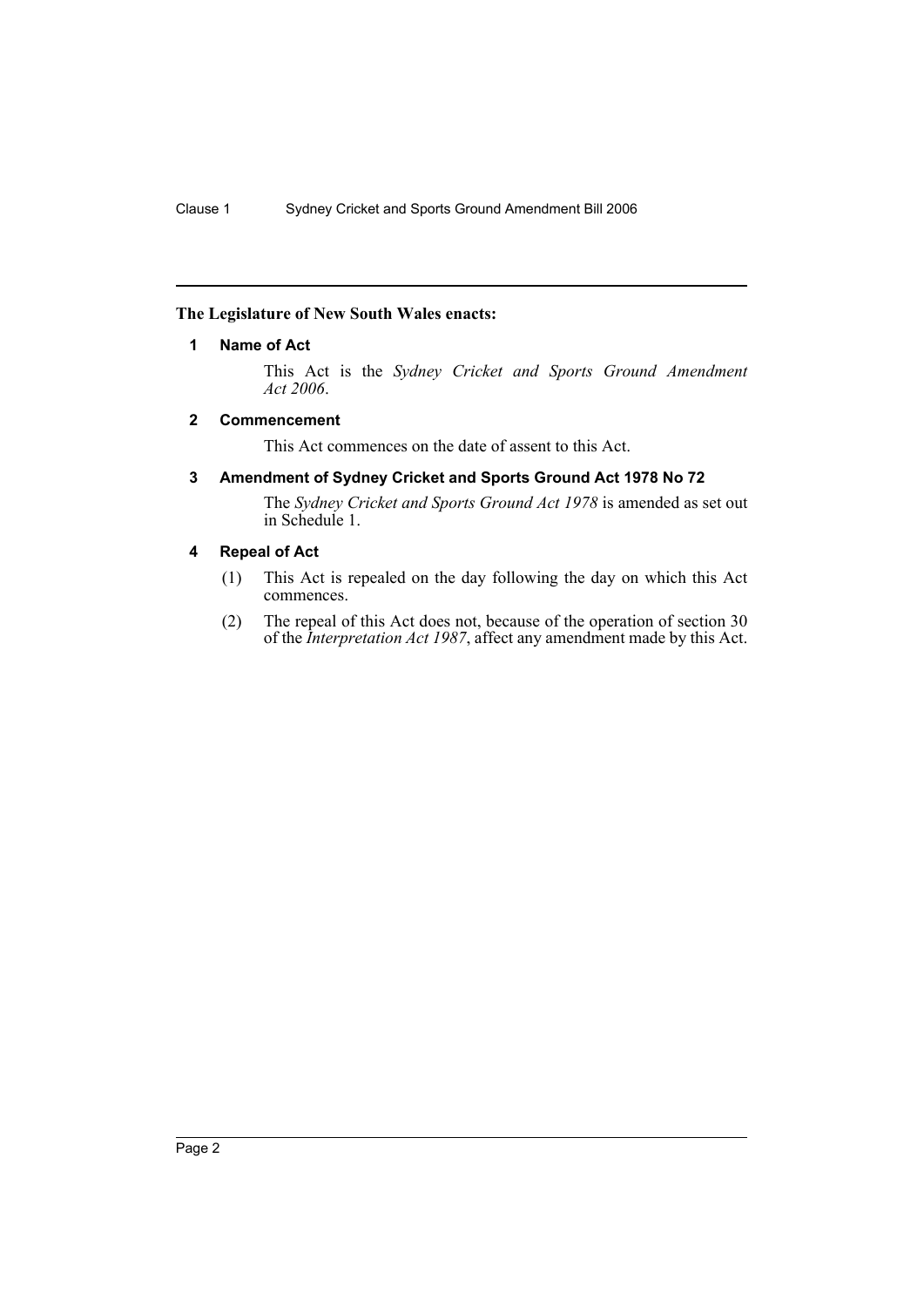Amendments **Amendments** Schedule 1

# **Schedule 1 Amendments**

(Section 3)

#### **[1] Section 8 Continuation of dedication of land in Part 1 of Schedule 2**

Omit "shall be deemed to be Crown land dedicated under the *Crown Lands Consolidation Act 1913* for public recreation and (without affecting section 10) that Act, with the exception of Divisions 2 and  $\hat{A}$  of Part 3B thereof, shall apply to and in respect of that land".

Insert instead "is taken to be Crown land dedicated under the *Crown Lands Act 1989* for public recreation".

#### **[2] Section 9 Vesting and dedication of land in Part 2 of Schedule 2**

Omit "shall be deemed to be Crown land dedicated under the *Crown Lands Consolidation Act 1913* for public recreation, and (without affecting section 10) that Act, with the exception of Divisions  $\hat{2}$  and  $\hat{4}$  of Part 3B thereof, shall apply to and in respect of that land" from section 9 (b).

Insert instead "is taken to be Crown land dedicated under the *Crown Lands Act 1989* for public recreation".

#### **[3] Section 9A Vesting and dedication of land in Part 3 of Schedule 2**

Omit "shall be deemed to be Crown land dedicated under the *Crown Lands Consolidation Act 1913* for public recreation, and (without affecting section 10) that Act, with the exception of Division 2 and 4 of Part 3B thereof, shall apply to and in respect of that land" from section 9A (b).

Insert instead "is taken to be Crown land dedicated under the *Crown Lands Act 1989* for public recreation".

#### **[4] Section 9B**

Insert after section 9A:

#### **9B Application of Crown Lands Act 1989**

The *Crown Lands Act 1989* applies to and in respect of scheduled lands, except for the following provisions:

- (a) sections 100, 101, 111, 111A, 121A and 122–128,
- (b) Divisions 4, 6 and 7 of Part 5.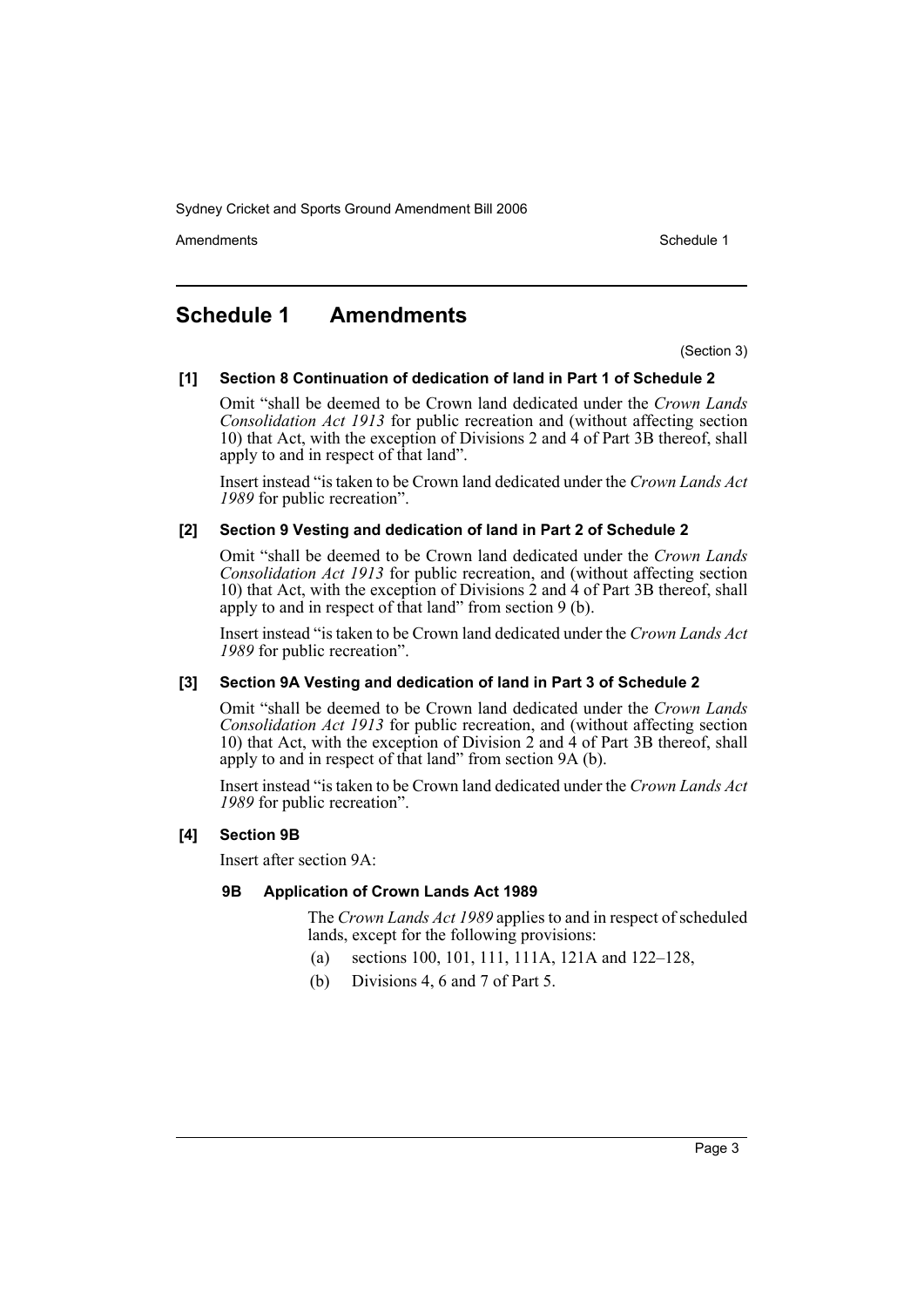Schedule 1 Amendments

### **[5] Sections 10–12**

Omit the sections. Insert instead:

#### **10 Revocation of dedication**

- (1) Despite the provisions of this or any other Act, a dedication referred to in section 8, 9 or 9A cannot be revoked except by an Act of Parliament.
- (2) However, subsection (1) does not affect the operation of section 104 of the *Crown Lands Act 1989*.

#### **11 Appointment of Trust as trustee**

The Trust is taken to be a reserve trust under the *Crown Lands Act 1989* of the scheduled lands and is the sole trustee of the scheduled lands.

#### **12 Estate of Trust in, and dealings with, scheduled lands**

- (1) For the purposes only of this Act and any by-law under this Act, and the provisions of Division 5 of Part 5 of the *Crown Lands Act 1989* applying by virtue of section 9B of this Act, the Trust is taken to have an estate in fee simple in the scheduled lands.
- (2) Subsection (1) operates only to the extent that the Trust would not have an estate in fee simple in the scheduled lands apart from that subsection.
- (3) The Trust is not capable of alienating, charging, granting leases of, or licences in respect of, the scheduled lands or any part of the scheduled lands except in accordance with the provisions of Division 5 of Part 5 of the *Crown Lands Act 1989* applying by virtue of section 9B of this Act.
- (4) A reference in section 108 of the *Crown Lands Act 1989* to prescribed purposes includes, in relation to the scheduled lands, a reference to the purposes referred to in section 14 of this Act.
- (5) A reference in the provisions of Division 5 of Part 5 of the *Crown Lands Act 1989* applying by virtue of section 9B of this Act to the Minister is, in relation to the scheduled lands, to be read as a reference to the Minister administering this Act.
- (6) The Trust is, in the exercise or performance of its functions in relation to the grant of licences under section 108 of the *Crown Lands Act 1989*, subject to the control and direction of the Minister.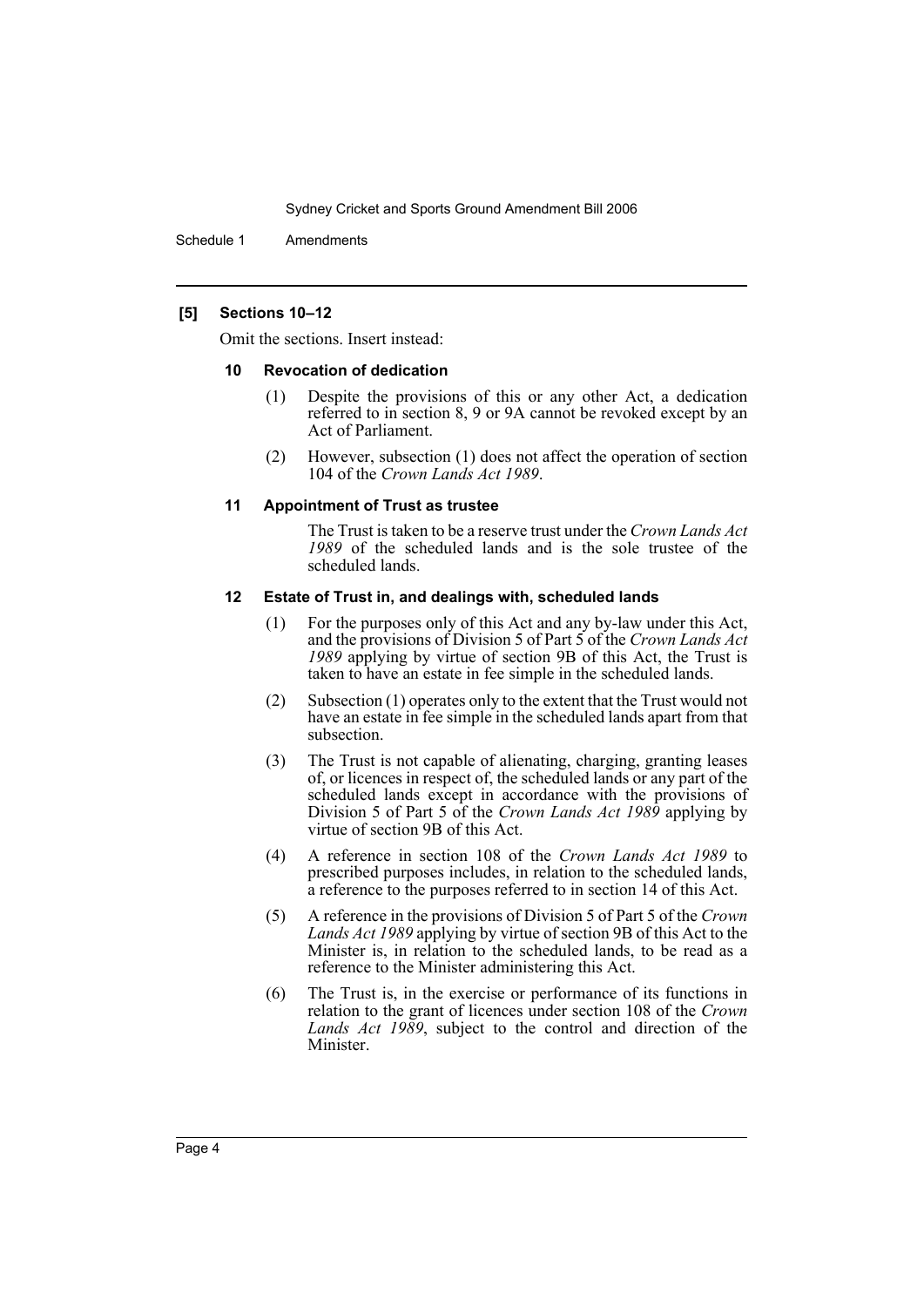Amendments **Amendments** Schedule 1

## **[6] Sections 16C–16E**

Insert after section 16B:

#### **16C Additional uses allowed on scheduled lands**

- (1) Subject to section 16D, any part of the scheduled lands may be used for purposes permitted on that part by a State environmental planning policy.
- (2) After the commencement of this section, a State environmental planning policy may not permit the use of the scheduled lands for any purpose unless the use of the land for that purpose has been approved by the Minister administering this Act.
- (3) Section 16B does not prevent provision being included in a State environmental planning policy in relation to any part of the scheduled lands that is designated land. However, if such provision is made, section 16B ceases to apply to that part of the land except in relation to:
	- (a) any improvement or use of that part of the land carried out pursuant to an approval under section 16A that was granted before the date on which the State environmental planning policy took effect, or
	- (b) any improvement carried out, or use of that part of the land, pursuant to an approval under section 16A that was granted on or after the date on which the State environmental planning policy took effect in response to an application made by the Trust before that date.
- (4) This section:
	- (a) does not affect any provision of a State environmental planning policy as in force before the commencement of this section, and
	- (b) affects provisions included in a State environmental planning policy after the commencement of this section only to the extent that those provisions relate to the scheduled lands.
- (5) In this section, *State environmental planning policy* has the same meaning as in the *Environmental Planning and Assessment Act 1979*.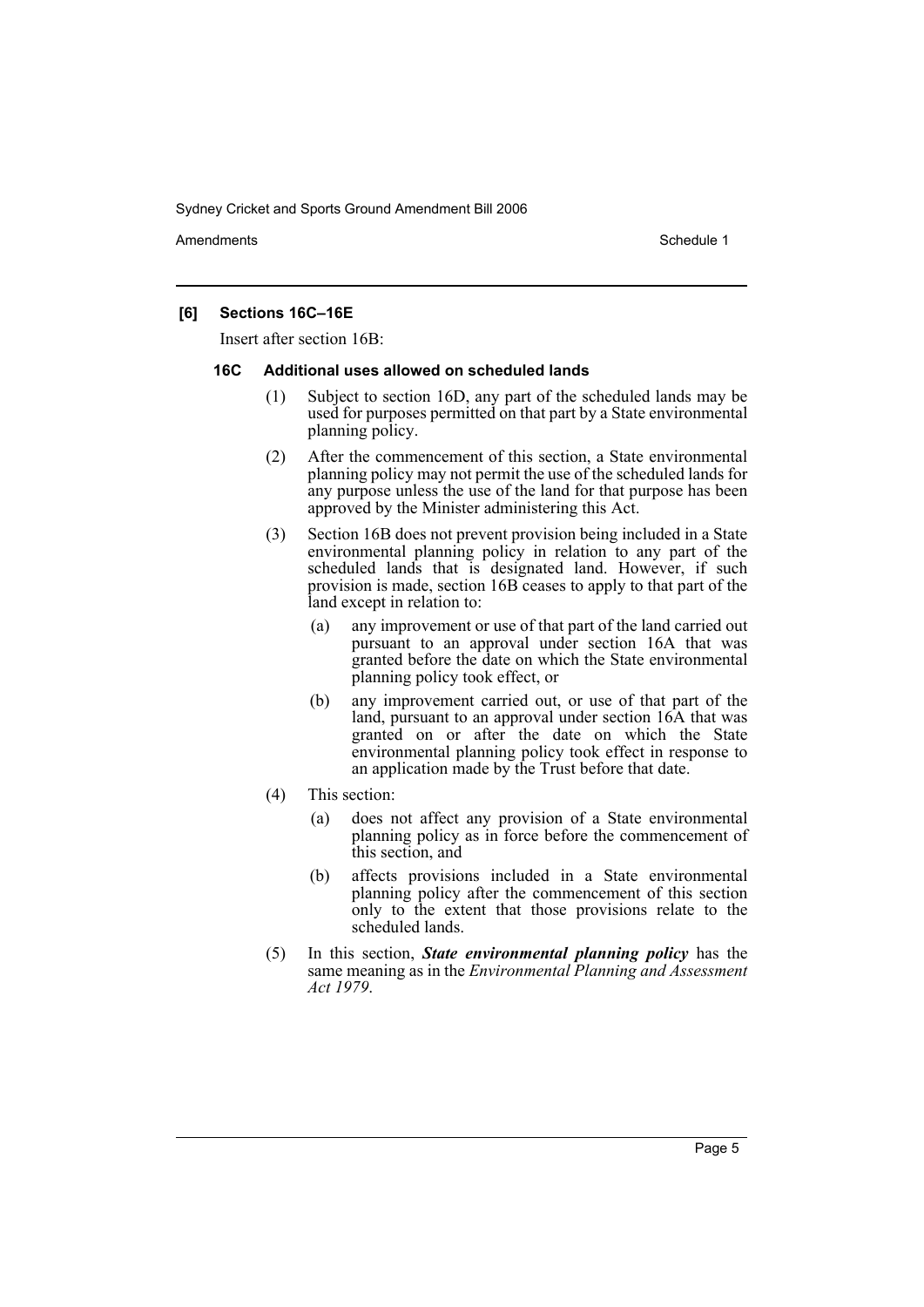Schedule 1 Amendments

#### **16D Certain uses of scheduled lands restricted**

- (1) Despite any other provision of this Act, any other Act or any instrument made under this or any other Act:
	- (a) no part of the scheduled lands (other than land described in Schedule 2B) may be used for residential accommodation, and
	- (b) no part of the scheduled lands (other than designated land) may be used for tourist and visitor accommodation.
- (2) In this section:

*residential accommodation* means a building or place used predominantly as a place of residence, but does not include tourist and visitor accommodation.

*tourist and visitor accommodation* means a building or place that provides temporary or short-term accommodation on a commercial basis, and includes hotel accommodation and serviced apartments.

#### **16E Ancillary provisions relating to development and use of scheduled lands for additional purposes**

- (1) The dedication of the scheduled lands for public recreation does not prevent or otherwise affect the use of any part of the scheduled lands for a permissible purpose and does not prevent or otherwise affect the grant of a lease or licence that permits or otherwise provides for its use for a permissible purpose.
- (2) The provisions of sections 102, 103 and 108 of the *Crown Lands Act 1989* extend to the leasing and licensing of any part of the scheduled lands for a permissible purpose.
- (3) Without limiting the work that may be carried out by the Trust to enable the use of any part of the scheduled lands for a permissible purpose, the provisions of section 16 apply to any such purpose in the same way as they apply to purposes referred to in sections 14 and 15.
- (4) For the purpose of enabling the use of any part of the scheduled lands for a permissible purpose, the functions of the Trust may be exercised by the Trust in a partnership, joint venture or other association with other persons or bodies.
- (5) In this section, *permissible purpose*, in relation to a part of the scheduled lands, means a purpose permitted on that part by a State environmental planning policy referred to in section 16C.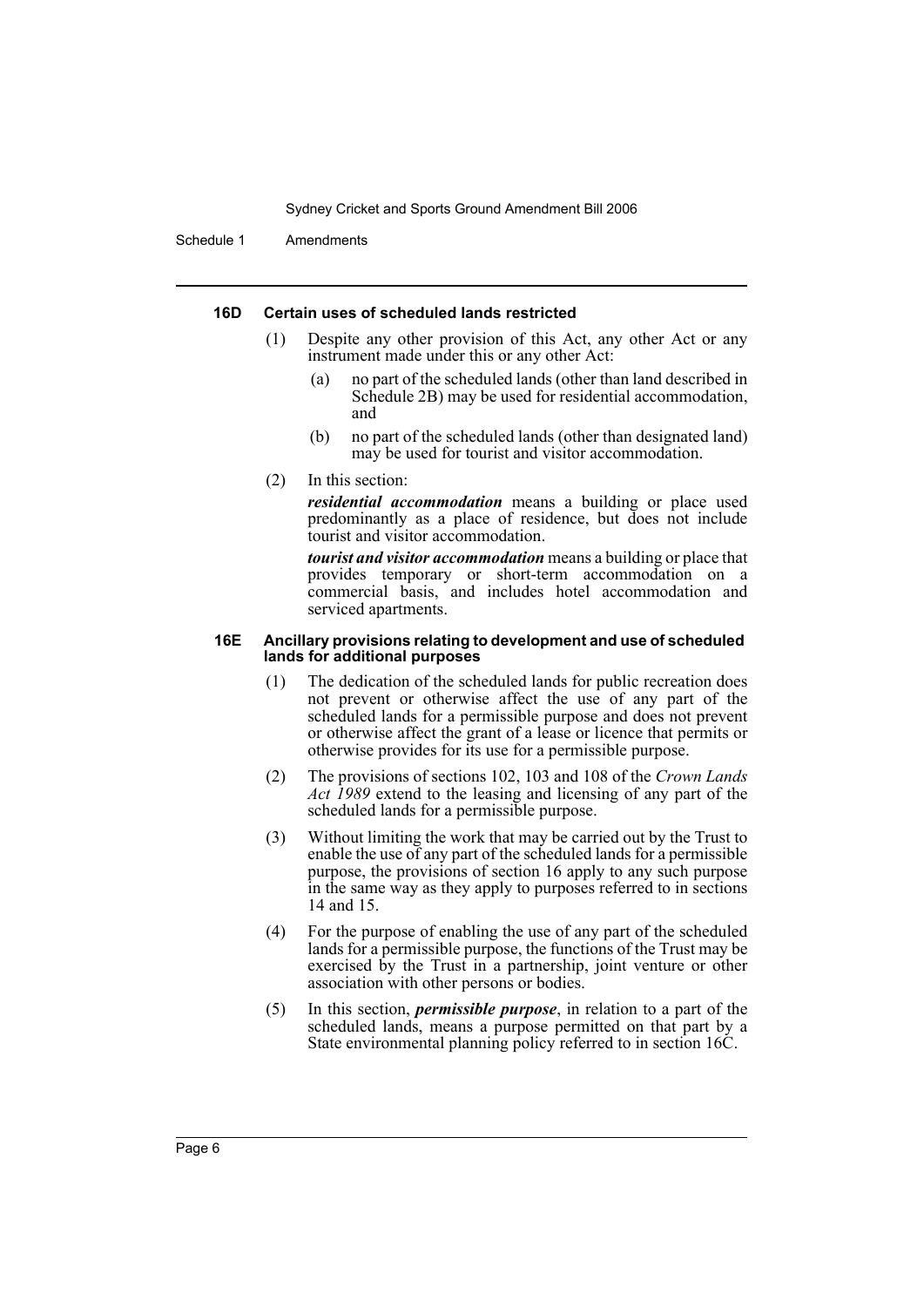Amendments **Amendments** Schedule 1

## **[7] Schedule 2B**

Insert after Schedule 2A:

# **Schedule 2B Section 16D—land description**

#### (Section 16D (1) (a))

All that piece or parcel of land situated in the Parish of Alexandria County of Cumberland comprising part of Portion 1528 and part of Portion 1530 being part of the land in Schedule 2A: commencing on the southeastern side of Driver Avenue at its intersection with the southwestern side of Moore Park Road bounded thence on the northeast by the southwestern side of Moore Park Road bearing successively 102 degrees 6 minutes 50.27 metres, 104 degrees 51 minutes 30 seconds 95.72 metres, 109 degrees 60.13 metres and 111 degrees 47 minutes 30 seconds 23.475 metres to the intersection of the southwestern side of Moore Park Road with the northeastern face of a concrete kerb; on the northeast by the northeastern face of a concrete kerb and the prolongation thereof bearing 161 degrees 29 minutes 30 seconds 34.945 metres to the corner of a concrete pavement; on the southeast by a line joining the corner of a concrete pavement to the northeastern corner of a brick wall bearing 246 degrees 23 minutes 20 seconds 19.1 metres; along the southeastern face of a brick wall bearing successively 243 degrees 40 minutes 2.275 metres, 238 degrees 34 minutes 9.515 metres and 233 degrees 19 minutes 5.36 metres to the southeastern corner of a brick wall; by a line joining the southeastern corner of a brick wall to the northeastern corner of a brick wall bearing 230 degrees 52 minutes 10.745 metres; along the southeastern face of a brick wall bearing successively 229 degrees 10 minutes 4.965 metres and 222 degrees 22 minutes 3.77 metres; by a line joining the southeastern corner of a brick wall to the northeastern corner of a brick wall bearing 222 degrees 11 minutes 2.305 metres; along the southeastern face of a brick wall bearing 222 degrees 24 minutes 14.915 metres; by a line joining the southeastern corner of a brick wall to the northeastern corner of a concrete kerb bearing 209 degrees 55 minutes 7.16 metres; along the southeastern face of a concrete kerb bearing successively 209 degrees 27 minutes 12.315 metres, 202 degrees 37 minutes 11.73 metres, 200 degrees 19 minutes 9.26 metres and 192 degrees 25 minutes 8.805 metres; along the southeastern face of a brick wall bearing 189 degrees 13 minutes 2.62 metres; on the south by the southern face of a brick wall bearing 277 degrees 45 minutes 4.53 metres; on the southeast by the southeastern face of a timber retaining wall bearing 252 degrees 25 minutes 4.03 metres; on the east by the eastern edge of a concrete dish drain bearing 186 degrees 36 minutes 14.26 metres; on the south by the southern face of a concrete kerb bearing 273 degrees 34 minutes 10 seconds 58.155 metres to the intersection of the kerb and the eastern side of Driver Avenue; on the southwest, west and northwest by the northeastern, eastern and southeastern sides of Driver Avenue bearing successively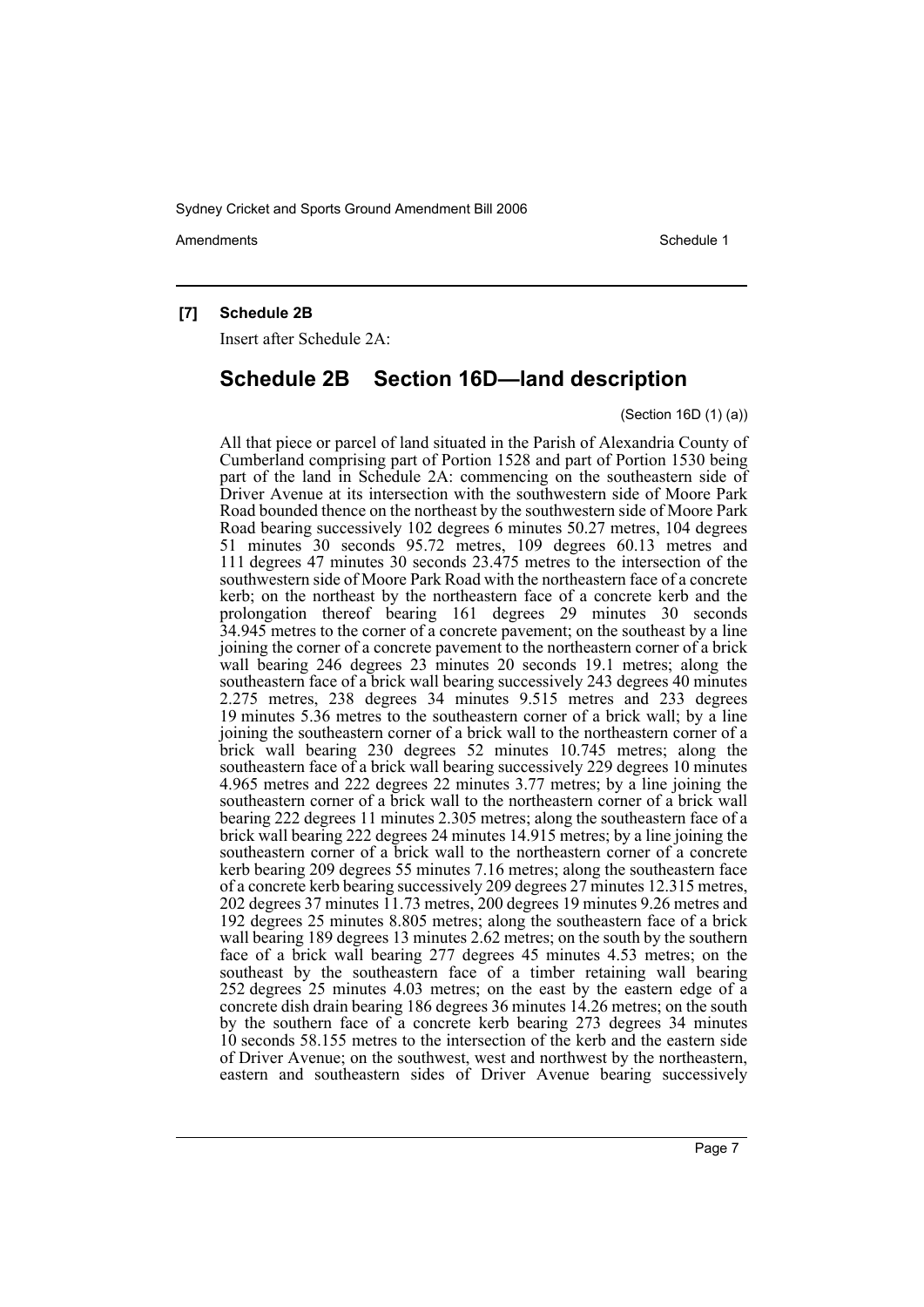Schedule 1 Amendments

307 degrees 24 minutes 30 seconds 114.89 metres, 321 degrees 3 minutes 30 seconds 20.115 metres, 345 degrees 3 minutes 30 seconds 20.115 metres, 3 degrees 33 minutes 30 seconds 20.115 metres and 17 degrees 3 minutes 30 seconds 75.74 metres to the point of commencement and containing in all an area of 3.2 hectares or thereabout.

#### **[8] Schedule 4 Savings and transitional provisions**

Insert before clause 1:

# **Part 1 Preliminary**

# **1A Regulations**

(1) The regulations may contain provisions of a savings or transitional nature consequent on the enactment of the following Acts:

*Sydney Cricket and Sports Ground Amendment Act 2006*

- (2) Any such provision may, if the regulations so provide, take effect from the date of assent to the Act concerned or a later date.
- (3) To the extent to which any such provision takes effect from a date that is earlier than the date of its publication in the Gazette, the provision does not operate so as:
	- (a) to affect, in a manner prejudicial to any person (other than the State or an authority of the State), the rights of that person existing before the date of its publication, or
	- (b) to impose liabilities on any person (other than the State or an authority of the State) in respect of anything done or omitted to be done before the date of its publication.

# **Part 2 Provisions consequent on enactment of this Act**